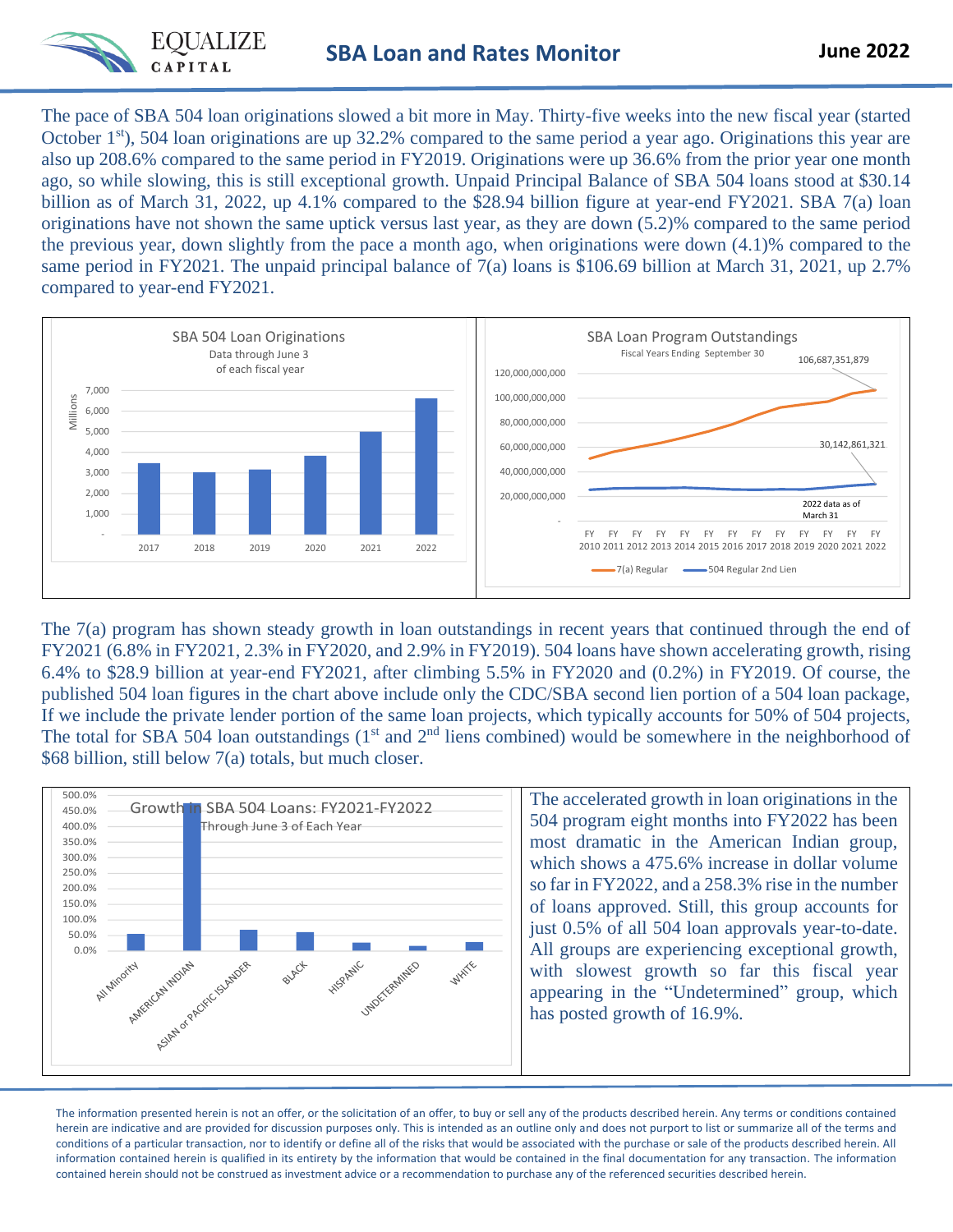## News Blurb(s) of the Month – NCRC Issues Initial Analysis Of Historic Community

**Reinvestment Act Overhaul Proposal,** NCRC

**June 1, 2022** – The National Community Reinvestment Coalition (NCRC) on Wednesday issued its first detailed analysis of recently proposed interagency rules to modernize enforcement of the Community Reinvestment Act (CRA).

https://ncrc.org/ncrc-issues-initial-analysis-of-historic-community-reinvestment-act-overhaul-proposal/

|             |                                           | <b>Top SBA 504 Lenders</b>                       |                                           |                                       |
|-------------|-------------------------------------------|--------------------------------------------------|-------------------------------------------|---------------------------------------|
|             | FY2021 (Through Sep. 30, 2021)            | Volume<br>(\$Millions)                           | FY2022 (Through Mar. 31, 2022)            | Volume<br>(SMillions)                 |
| <b>CDCs</b> | Mortgage Capital Development C            | \$448.8                                          | Mortgage Capital Development C            | \$207.6                               |
| 2nd Liens   | <b>CDC Small Business Finance Cor</b>     | \$440.1                                          | <b>CDC Small Business Finance Cor</b>     | \$176.7                               |
|             | <b>Business Finance Capital</b>           | \$427.3                                          | <b>Empire State Certified Develop</b>     | \$136.9                               |
|             | Florida First Capital Finance             | \$375.3                                          | <b>Business Finance Capital</b>           | \$136.6                               |
|             | <b>Empire State Certified Develop</b>     | \$362.7                                          | Florida Business Development C            | \$135.8                               |
|             | Florida Business Development C            | \$304.6                                          | Florida First Capital Finance             | \$125.0<br>\$88.0<br>\$83.2<br>\$77.8 |
|             | WBD, Inc.                                 | \$270.5                                          | California Statewide Certified            |                                       |
|             | California Statewide Certified            | \$267.9                                          | WBD, Inc.                                 |                                       |
|             | <b>Mountain West Small Business F</b>     | \$264.0                                          | <b>Mountain West Small Business F</b>     |                                       |
|             | <b>Small Business Growth Corporat</b>     | \$245.2<br><b>Small Business Growth Corporat</b> |                                           | \$66.8                                |
|             | <b>Total</b>                              | \$8,218.1                                        | Total                                     | \$5,313.5                             |
| Banks/      | JPMORGAN CHASE BANK, NATIONAL ASSOCIATION | S417.2                                           | JPMORGAN CHASE BANK, NATIONAL ASSOCIATION | \$198.6                               |
| <b>TPLs</b> | WELLS FARGO BANK, NATIONAL ASSOCIATION    | \$231.6                                          | <b>CITY NATIONAL BANK</b>                 | \$138.3                               |
| 1st liens   | <b>CITY NATIONAL BANK</b>                 | \$202.9                                          | POPPY BANK                                | \$135.4                               |
|             | BANK OF AMERICA, NATIONAL ASSOCIATION     | \$193.7                                          | <b>BANK FIVE NINE</b>                     | \$132.6                               |
|             | ZIONS BANK, A DIVISION OF                 | \$152.6                                          | BANK OF AMERICA, NATIONAL ASSOCIATION     | \$130.7                               |
|             | <b>BANK FIVE NINE</b>                     | \$136.7                                          | WELLS FARGO BANK, NATIONAL ASSOCIATION    |                                       |
|             | TD BANK, NATIONAL ASSOCIATION             | \$126.7                                          | ZIONS BANK, A DIVISION OF                 | \$93.6                                |
|             | <b>BANK OF THE WEST</b>                   | \$117.9                                          | <b>TRUIST BANK</b>                        | \$82.7                                |
|             | <b>TRUIST BANK</b>                        | \$111.0                                          | MUFG UNION BANK, NATIONAL ASSOCIATION     | \$78.7                                |
|             | FIRST-CITIZENS BANK & TRUST COMPANY       | \$92.3                                           | <b>KEYBANK NATIONAL ASSOCIATION</b>       | S62.4                                 |
|             | <b>Total</b>                              | \$10,708.0                                       | Total                                     | \$7,051.7                             |

| <b>Top States for SBA 504 Loan Approvals</b> |                                |           |                                      |  |  |  |  |
|----------------------------------------------|--------------------------------|-----------|--------------------------------------|--|--|--|--|
|                                              | FY2021 (Through Sep. 30, 2021) |           | FY2022 (Through Mar. 31, 2022)       |  |  |  |  |
| CA                                           | \$1,936,220,000                | CA        | \$1,302,338,000                      |  |  |  |  |
| FL.                                          | \$658,573,000                  | FL        | \$432,148,000                        |  |  |  |  |
| <b>TX</b>                                    | \$406,503,000                  | <b>TX</b> | \$274,658,000                        |  |  |  |  |
| IL                                           | \$346,816,000                  | L         | \$251,330,000                        |  |  |  |  |
| <b>NY</b>                                    | \$329,880,000                  | NY        | \$235,372,000                        |  |  |  |  |
| UT                                           | \$313,330,000                  | UT        | \$211,779,000                        |  |  |  |  |
| WI                                           | \$297,781,000                  | MN        | \$181,653,000                        |  |  |  |  |
| <b>MN</b>                                    | \$281,289,000                  | WI        | \$163,616,000                        |  |  |  |  |
| <sub>CO</sub>                                | \$238,617,000                  | AZ        | \$159,645,000                        |  |  |  |  |
| GA                                           | \$209,152,000                  | GA        | \$143,130,000                        |  |  |  |  |
| Source: SBA                                  |                                |           | SBA Fiscal Years end on September 30 |  |  |  |  |

## **About Us**

Equalize Capital LLC is an SEC-registered investment adviser that provides investment management services to the Equalize Community Development Fund (EQCDX) and is responsible for the management of the Fund's portfolio of investments.